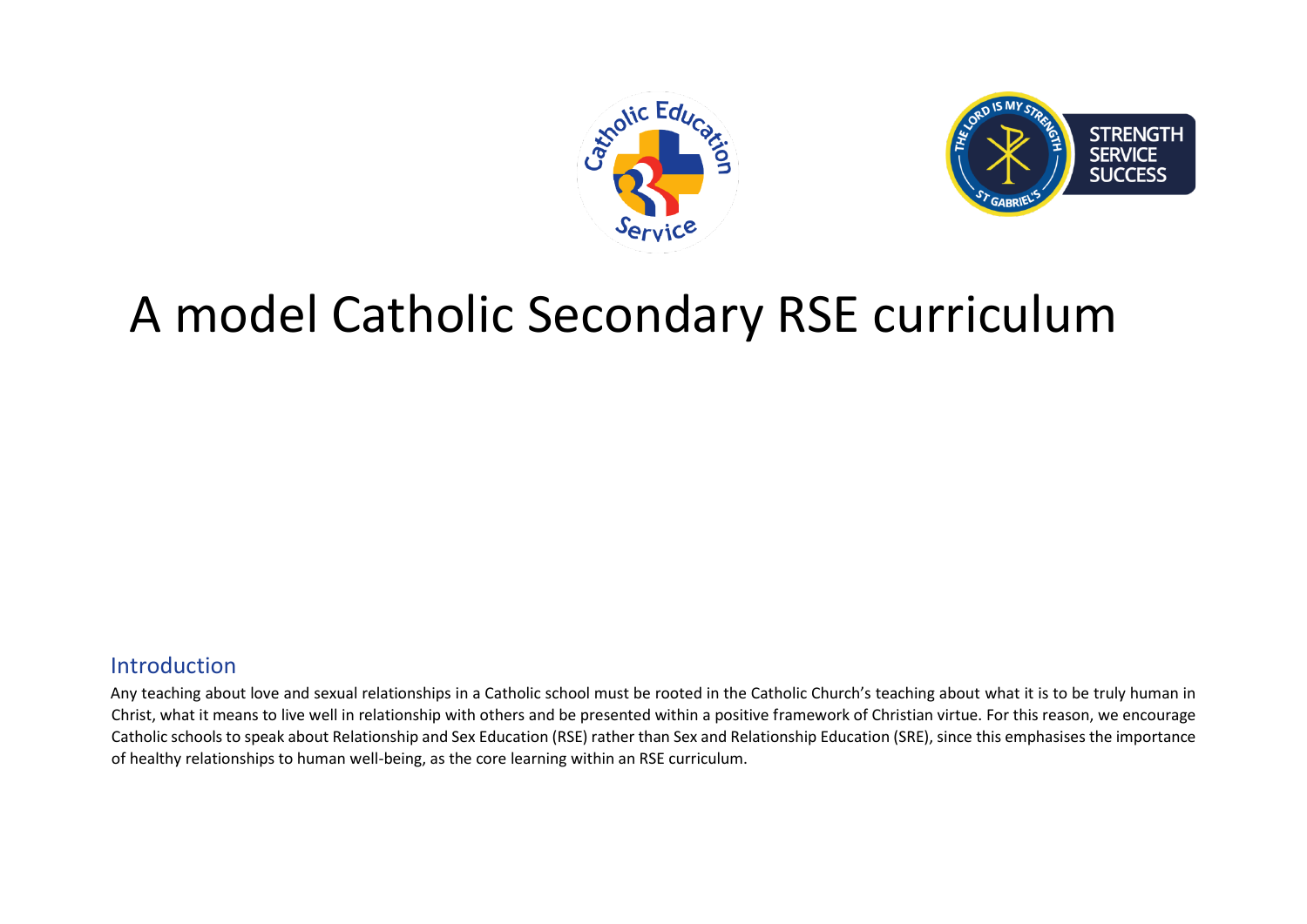## Pedagogical Principles

A good RSE programme must enshrine core pedagogical virtues – that it is, it must, above else, qualify as good education. Therefore, it will be:

## Progressive & Developmental

The learning needs to reflect each stage of the development of the person. It needs to be part of both the Primary and Secondary phase of education and it needs to be appropriate to the age and stage of development of children and young people during the different phases of their education. It also needs to be continuous and developmental. It should be a process which is planned from beginning to end with one phase of education informing the work of the next so that children and young people can be led to a deeper and fuller understanding by degrees at a rate which corresponds to their maturing.

#### Differentiated

Schools must ensure that RSE is sensitive to the different needs of individual pupils and is taught in a way that allows access to those pupils at different stages of cognitive and emotional development. Learning and teaching methods will need to be adapted and specialist resources and training will need to be provided for those with particular needs. Schools, therefore, should ensure that children with special educational needs and disabilities are not at any point withdrawn from RSE because of lack of resources and training or to catch up in other subjects.

#### Cross-curricular

Since a Catholic school is committed to the education of the whole person, teaching on relationships and sexuality needs to be reflected in each relevant part of the curriculum. Whilst, for example, some aspects of RSE will be more appropriately explored in science lessons and some more appropriately explored in RE lessons, each should be informed by the other. Each discipline should speak with consistency about the meaning of human love and the virtues that are enshrined in the Church's teaching on human love.

## Integrated

A well-planned programme will not just ensure that there is correspondence between phases and across disciplines but will ensure that parents are fully involved in the planning and evaluation of the teaching of relationships and sexuality. Ideally, pupils should hear a consistent message about the meaning and value of human sexuality at home, in the parish and at school. This can only be achieved if the home, parish and school work to integrate the teaching of RSE.

#### Co-ordinated

None of these educational goals are possible if RSE is not given the time and importance it deserves by those who plan and implement its delivery in school. RSE must be taken seriously by school leaders; led properly by someone who has the time and expertise to co-ordinate the subject with dedication and commitment at a senior level; taught by those committed to doing it well; taught as part of a whole-school approach by those who are able to celebrate – not merely tolerate – the teaching of the Church on love and human sexuality.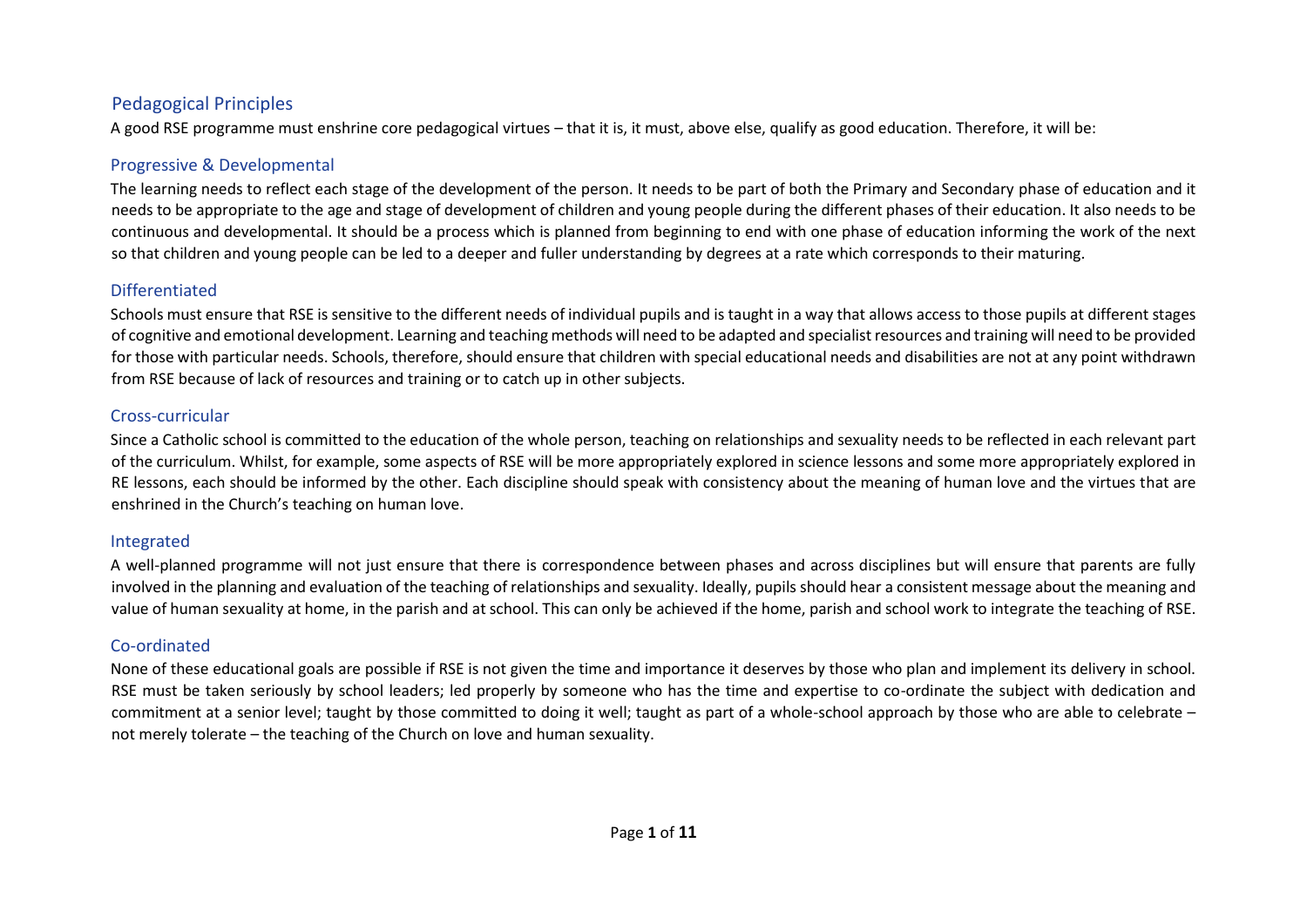#### Balanced

Whilst promoting Catholic virtues, schools should ensure that children and young people are offered a broad and balanced RSE programme which provides them with clear factual, scientific information when relevant and meets the statutory requirements placed on schools. In secondary schools this includes teaching students about the laws relating to forced marriage, female genital mutilation, abortion and equalities legislation (including the Marriage (Same Sex Couples) Act 2013).

# The structure of this model curriculum.

This model curriculum covers KS3, KS4 and KS5 and is based on three core themes within which there will be broad overlap. It is adaptable to the age and ability of the pupils. The three themes are:

- **Created and loved by God** (this explores the individual) The Christian imperative to love self, made in the image and likeness of God, shows an understanding of the importance of valuing and understanding oneself as the basis for personal relationships.
- **Created to love others** (this explores an individual's relationships with others) God is love. We are created out of love and for love. The command to love is the basis of all Christian morality.
- **Created to live in community – local, national & global** (this explores the individual's relationships with the wider world) Human beings are relational by nature and live in the wider community. Through our exchange with others, our mutual service and through dialogue, we attempt to proclaim and extend the Kingdom of God for the good of individuals and the good of society.

Each theme covers the core strands of 'Education in Virtue' and 'Religious Understanding' as well as strands which cover the PSHE content of the theme.

#### Christian Virtue and RSE

Each theme begins with a statement of the virtues which are necessary to living well in relationship with others and these virtues should underpin the teaching but also should emerge as a consequence of it. Virtues are habits which are learned from experience and are gained through imitation, the same virtues being modelled by those who teach. They express the qualities of character that schools should seek to develop in their pupils, through their exemplification by the whole community of which the pupils are a part. These virtues reflect our Christian tradition but they are also, of course, fundamental human virtues which are universally shared.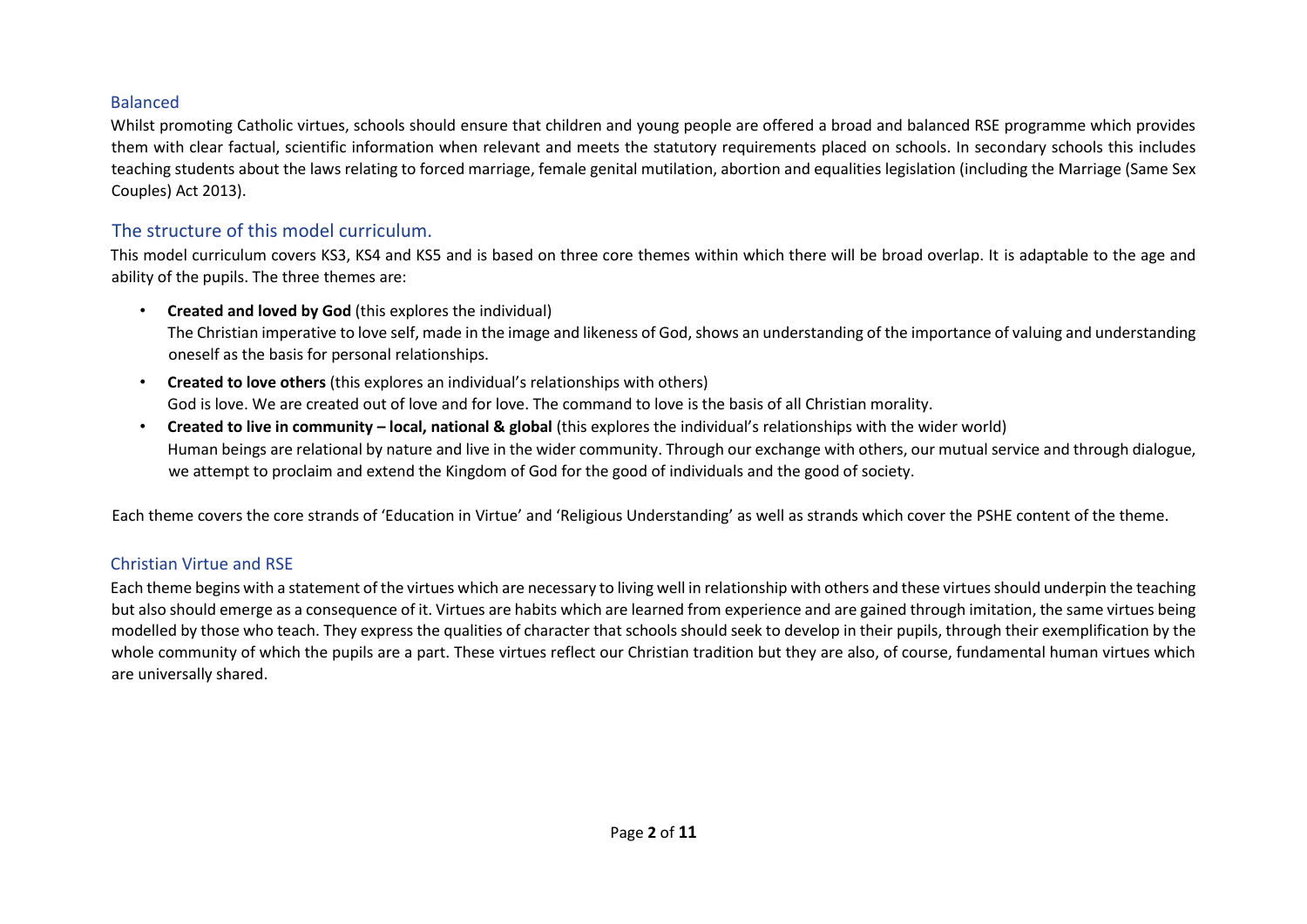# Theme 1: Created and Loved by God

|             | KS3                                                                                                                                                                                                                                                                                                   | <b>KS4&amp;5</b>                                                                                                                                                                                                                                                                                                                                                                                                                                                                                                                                                                                                        |
|-------------|-------------------------------------------------------------------------------------------------------------------------------------------------------------------------------------------------------------------------------------------------------------------------------------------------------|-------------------------------------------------------------------------------------------------------------------------------------------------------------------------------------------------------------------------------------------------------------------------------------------------------------------------------------------------------------------------------------------------------------------------------------------------------------------------------------------------------------------------------------------------------------------------------------------------------------------------|
| virtue<br>Ξ | In a Catholic school, pupils are growing to be:<br>3.1.1.1. Respectful of their own bodies, character and giftedness<br>3.1.1.2. Appreciative for blessings<br>3.1.1.3. Grateful to others and to God                                                                                                 | In a Catholic school, pupils are growing to be:<br>4.1.1.1. Respectful of their own bodies, character and giftedness,<br>including their emerging sexual identity<br>4.1.1.2. Appreciative of blessings                                                                                                                                                                                                                                                                                                                                                                                                                 |
| Education   | 3.1.1.4. Self-disciplined and able to delay or forego gratification for the<br>sake of greater goods<br>3.1.1.5. Discerning in their decision making<br>3.1.1.6. Determined and resilient in the face of difficulty<br>3.1.1.7. Courageous in the face of new situations and in facing their<br>fears | 4.1.1.3. Grateful to others and to God<br>4.1.1.4. Self-disciplined and able to delay or forego gratification for the<br>sake of greater goods, appreciating the nature and<br>importance of chastity in all relationships<br>4.1.1.5. Discerning in their decision making, able to exercise wisdom<br>and good judgement<br>4.1.1.6. Determined and resilient in the face of difficulty, including the<br>strength of character to stand up for truth and goodness in<br>the face of pressure<br>4.1.1.7. Courageous in the face of new situations and in facing their<br>fears, including the courage to be different |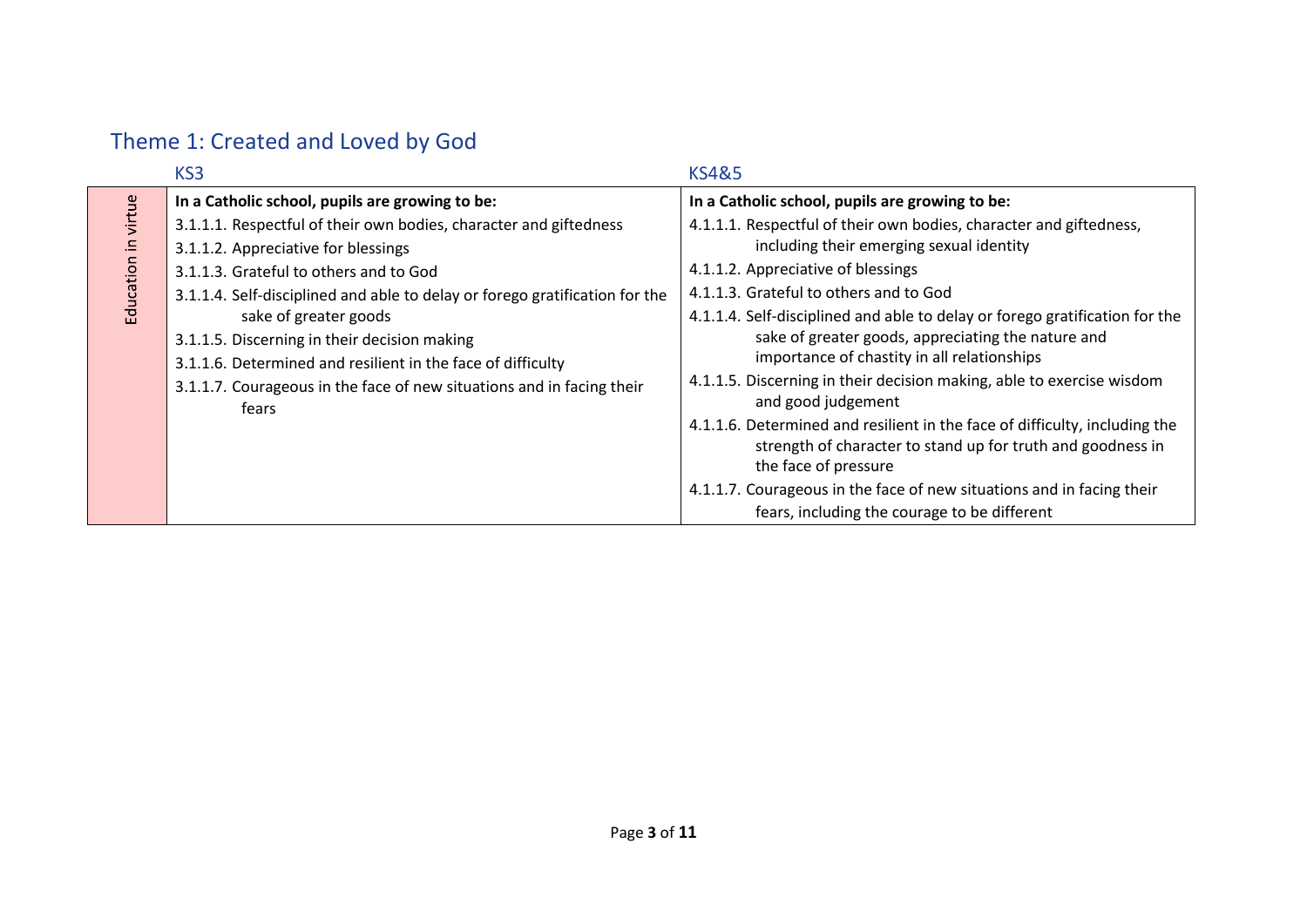|                                                                                   | <b>Pupils should be taught:</b>                                                                                                        | <b>Pupils should be taught:</b>                                                                                                           |
|-----------------------------------------------------------------------------------|----------------------------------------------------------------------------------------------------------------------------------------|-------------------------------------------------------------------------------------------------------------------------------------------|
| human<br>s myself<br>loving<br>ုမ<br>of tl<br>nding<br>person<br>rstar<br>Religio | 3.1.2.1. To appreciate sensual pleasure as a gift from God<br>3.1.2.2. To recognise that sexuality is a God-given gift and that sexual | 4.1.2.1. To appreciate sensual pleasure as a gift from God and the<br>difference between sensual and sexual pleasure                      |
|                                                                                   | intercourse is the most intimate expression of human love<br>and should be delayed until marriage                                      | 4.1.2.2. The concept of fasts and feasts and the importance of<br>selfdiscipline and moderation                                           |
|                                                                                   | 3.1.2.3. The Church's teaching on the morality of natural and artificial<br>methods of managing fertility                              | 4.1.2.3. To recognise that sexuality is a God-given gift and that sexual<br>intercourse is the most intimate expression of human love and |
|                                                                                   | 3.1.2.4. To understand the need for reflection to facilitate personal                                                                  | should be delayed until marriage, building on learning at KS3                                                                             |
|                                                                                   | growth and the role prayer can play in this<br>3.1.2.5. To understand that their uniqueness, value and dignity derive                  | 4.1.2.4. The Church's teaching on the morality of natural and artificial<br>methods of managing fertility, building on learning at KS3    |
|                                                                                   | from God and hence, recognise the respect they should have<br>for themselves                                                           | 4.1.2.5. That giving time to prayer and reflection is a way of growing in<br>understanding of themselves and their own character, as well |
|                                                                                   | 3.1.2.6. To recognise that they are responsible for their own behaviour                                                                | as deepening their relationship with God.                                                                                                 |
|                                                                                   | and how to inform their conscience                                                                                                     | 4.1.2.6. The methods of informing one's conscience and the absolute<br>character of conscientious demands                                 |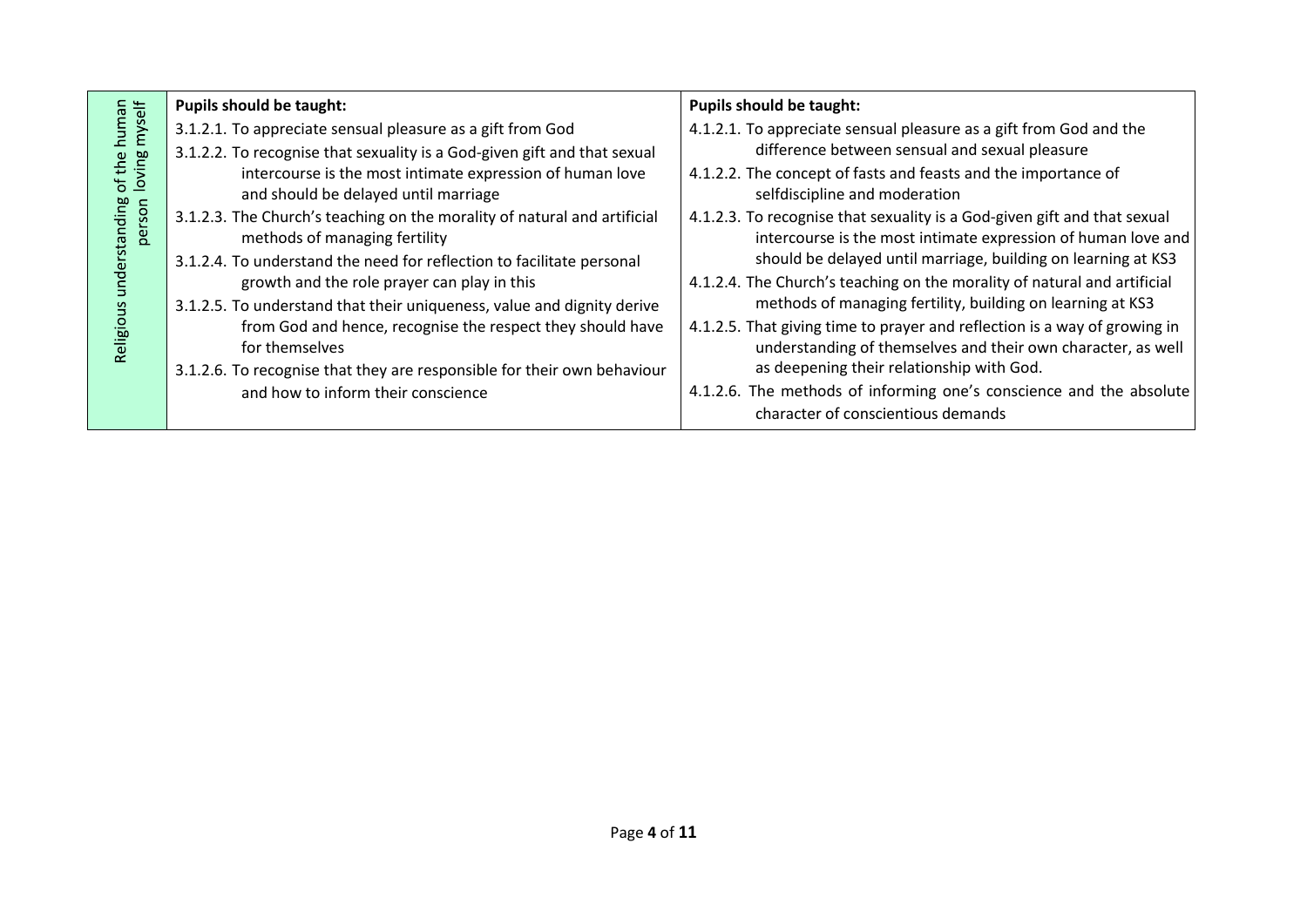# KS3 KS4&5

|                | <b>Pupils should be taught:</b>                                                                                                                                                                                                          | <b>Pupils should be taught:</b>                                                                                                                                                                    |
|----------------|------------------------------------------------------------------------------------------------------------------------------------------------------------------------------------------------------------------------------------------|----------------------------------------------------------------------------------------------------------------------------------------------------------------------------------------------------|
| health         | Me                                                                                                                                                                                                                                       | Me                                                                                                                                                                                                 |
|                | 3.1.3.1. To recognise their personal strengths                                                                                                                                                                                           | 4.1.3.1. To evaluate their own personal strengths and areas for<br>development                                                                                                                     |
| my body and my | 3.1.3.2. To distinguish 'needs' from 'wants'<br>3.1.3.3. They have a right not to have an intimate relationship until the<br>appropriate time and that any level of intimacy which makes<br>them feel uncomfortable is never appropriate | 4.1.3.2. How virtues, values, attitudes and beliefs can drive a growing<br>sense of purpose for their lives<br>My body                                                                             |
| Ne,            | My body<br>3.1.3.4. To appreciate all five senses and to be able to separate<br>sensuality from sexuality                                                                                                                                | 4.1.3.3. The influences on their body image including the media's<br>portrayal of idealised and artificial body shapes<br>4.1.3.4. The health risks and issues related to this, including cosmetic |
|                | 3.1.3.5. There are many different body shapes, sizes and physical<br>attributes                                                                                                                                                          | procedures<br>My health                                                                                                                                                                            |
|                | 3.1.3.6. Media portrayals of the human body may present a false ideal<br>of bodily perfection which does not reflect real life and can<br>have a negative impact on the individual                                                       | 4.1.3.5. To take increased responsibility for monitoring their own health<br>(including testicular and breast self-examination)                                                                    |
|                | <b>My Health</b>                                                                                                                                                                                                                         |                                                                                                                                                                                                    |
|                | 3.1.3.7. How to take care of their body and the importance of taking                                                                                                                                                                     |                                                                                                                                                                                                    |
|                | increased responsibility for their own personal hygiene                                                                                                                                                                                  |                                                                                                                                                                                                    |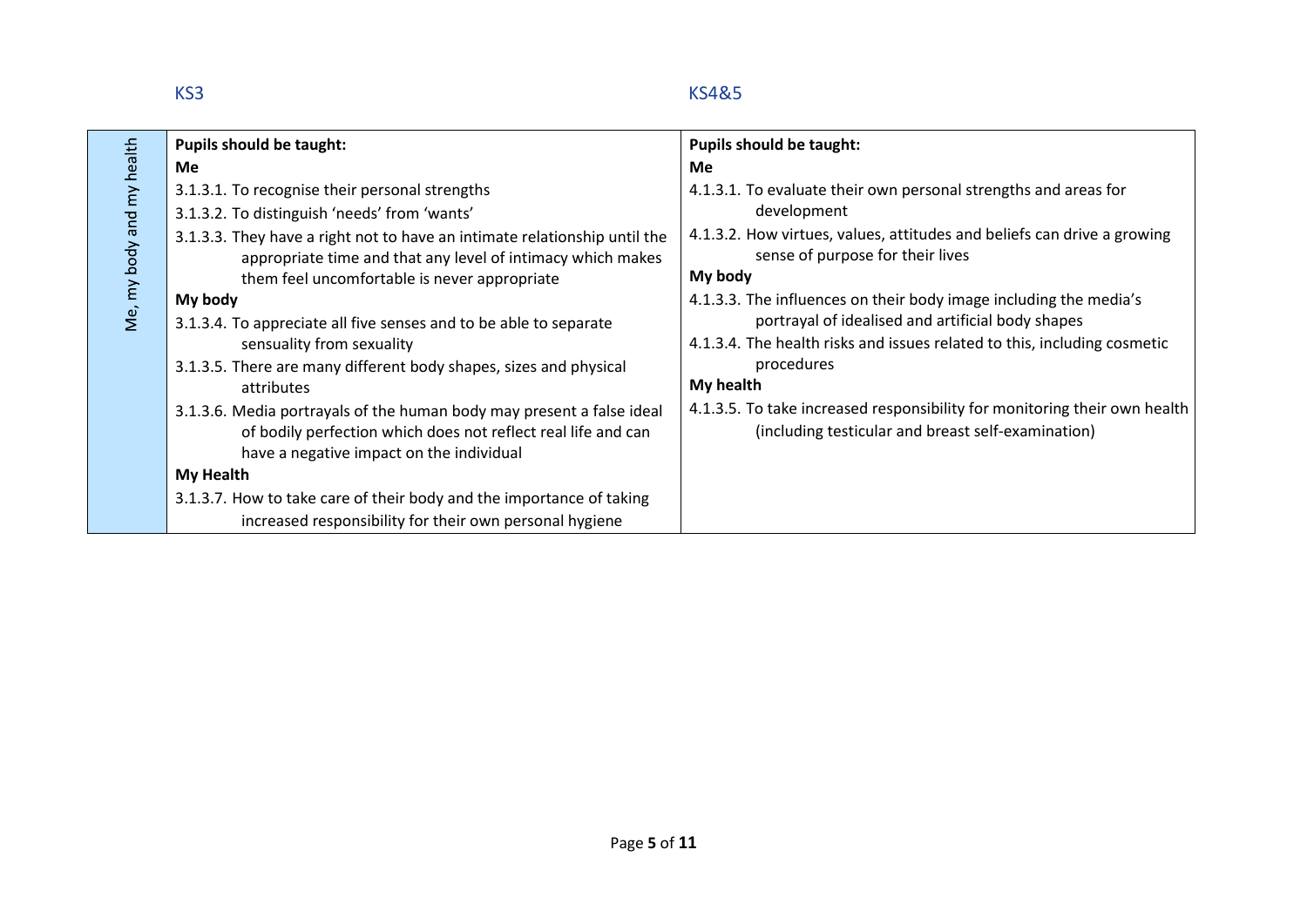|                                    | KS3                                                                                                                                         | <b>KS4&amp;5</b>                                                                                                                    |
|------------------------------------|---------------------------------------------------------------------------------------------------------------------------------------------|-------------------------------------------------------------------------------------------------------------------------------------|
|                                    | Pupils should be taught:                                                                                                                    | Pupils should be taught:                                                                                                            |
|                                    | <b>Emotional well-being</b>                                                                                                                 | <b>Emotional well-being</b>                                                                                                         |
|                                    | 3.1.4.1. How to develop self-confidence and self-esteem                                                                                     | $4.1.4.1$ . The characteristics of emotional and mental health, including                                                           |
|                                    | 3.1.4.2. That all aspects of health can be affected by choices made in sex<br>and relationships                                             | stress, anxiety and depression, self-harm and suicide and their<br>potential impact on oneself and others                           |
| Emotional well-being and attitudes | 3.1.4.3. The importance and benefits of delaying sexual intercourse until<br>ready                                                          | 4.1.4.2. The importance and benefits of delaying sexual intercourse until<br>ready, considering the idea of appropriateness and the |
|                                    | 3.1.4.4. There are different emotions which may emerge in relation to                                                                       | importance of marriage                                                                                                              |
|                                    | change and loss and strategies to manage them                                                                                               | 4.1.4.3. Strategies for managing mental health and emotional wellbeing                                                              |
|                                    | 3.1.4.5. How to develop the skills needed to identify and resist peer and<br>other types of pressure (including sexual pressure) to conform | 4.1.4.4. How to develop the skills needed to identify and resist peer and<br>other types of pressure to conform                     |
|                                    | 3.1.4.6. The concepts of sexual identity, gender identity and sexual                                                                        | <b>Attitudes</b>                                                                                                                    |
|                                    | orientation                                                                                                                                 | 4.1.4.5. To recognise, clarify and if necessary challenge their values,                                                             |
|                                    | <b>Attitudes</b>                                                                                                                            | attitudes and beliefs and to understand how these influence                                                                         |
|                                    | 3.1.4.7. To recognise, clarify and if necessary challenge their values,                                                                     | their choices                                                                                                                       |
|                                    | attitudes and beliefs and to understand how these influence                                                                                 |                                                                                                                                     |
|                                    | their choices                                                                                                                               |                                                                                                                                     |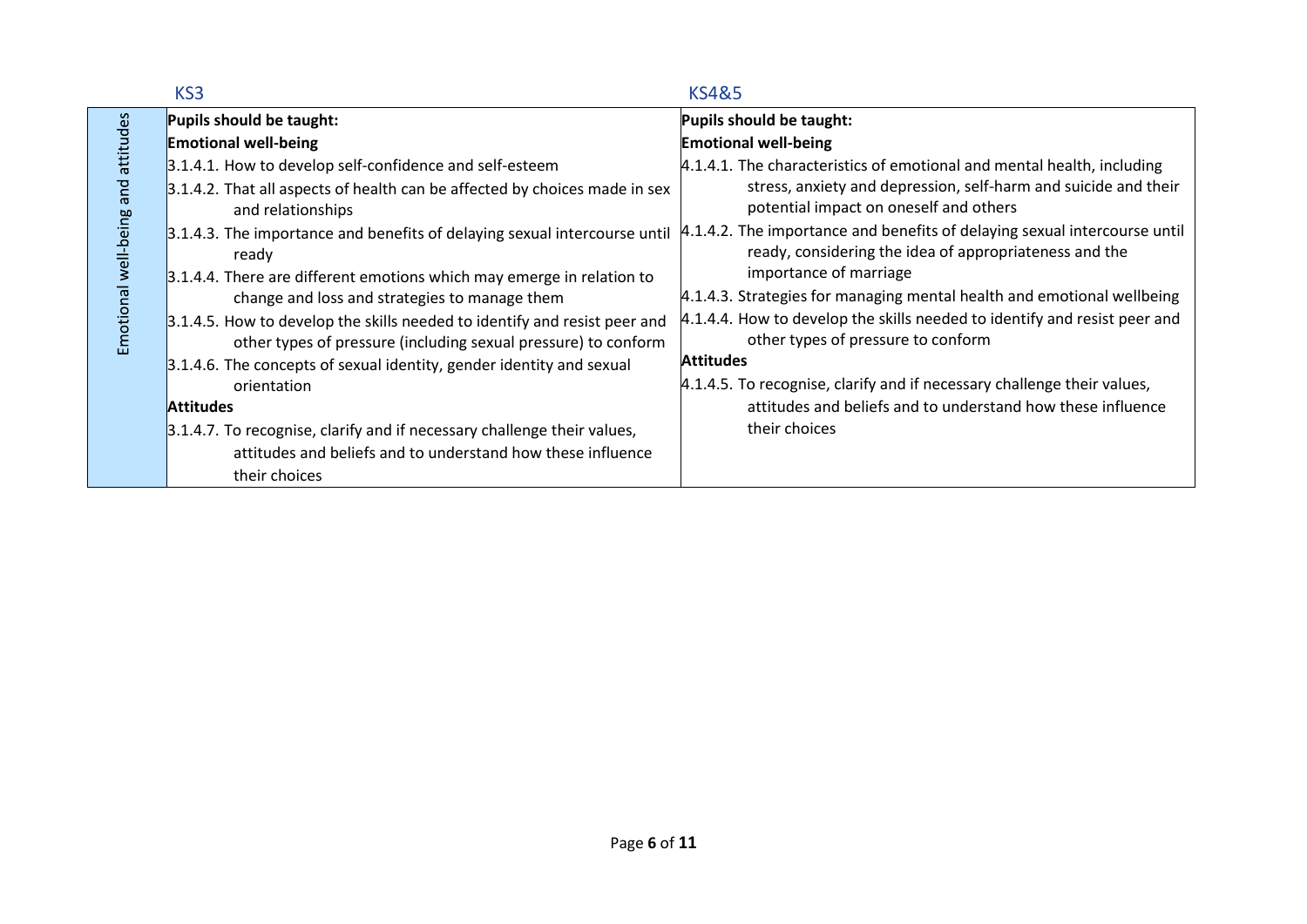|                         | KS3                                          |                                                                                                                                                                                                                                                                                                                                                                                                                                                                                                                                                                                                                    | <b>KS4&amp;5</b>                                                 |                                                                                                                                                                                                                                                                                                                                                                                                                                                                                                                                                                                                                                                                                                                                                   |
|-------------------------|----------------------------------------------|--------------------------------------------------------------------------------------------------------------------------------------------------------------------------------------------------------------------------------------------------------------------------------------------------------------------------------------------------------------------------------------------------------------------------------------------------------------------------------------------------------------------------------------------------------------------------------------------------------------------|------------------------------------------------------------------|---------------------------------------------------------------------------------------------------------------------------------------------------------------------------------------------------------------------------------------------------------------------------------------------------------------------------------------------------------------------------------------------------------------------------------------------------------------------------------------------------------------------------------------------------------------------------------------------------------------------------------------------------------------------------------------------------------------------------------------------------|
|                         |                                              | Life cycleould be taught:                                                                                                                                                                                                                                                                                                                                                                                                                                                                                                                                                                                          |                                                                  | Life cycleould be taught:                                                                                                                                                                                                                                                                                                                                                                                                                                                                                                                                                                                                                                                                                                                         |
|                         | 3.1.5.1. s                                   |                                                                                                                                                                                                                                                                                                                                                                                                                                                                                                                                                                                                                    | 4.1.5.1. s                                                       |                                                                                                                                                                                                                                                                                                                                                                                                                                                                                                                                                                                                                                                                                                                                                   |
| Life cycles and refully | 3.1.5.2.<br>3.1.5.3.<br>3.1.5.4.<br>3.1.5.5. | Human reproduction, including the structure and function of<br>the male and female reproductive systems<br>About gestation and birth, including the effect of maternal<br>lifestyle on the foetus through the placenta, e.g foetal alcohol<br>Fertility syndrome<br>About human fertility, methods of managing conception for<br>the purposes of achieving or avoiding pregnancy and the<br>difference between natural and artificial methods<br>The menstrual cycle and the function of gametes (sperm and<br>ova), in fertilisation<br>The negative impact of substance use on both male and<br>female fertility | 4.1.5.2.<br>4.1.5.3.<br><b>Fertility</b><br>4.1.5.4.<br>4.1.5.5. | Human reproduction, including the structure and function of<br>the male and female reproductive systems and the correct<br>terms for the reproductive body parts, both internal and<br>external<br>About gestation and birth, including the effect of maternal<br>lifestyle on the foetus through the placenta, e.g foetal alcohol<br>syndrome<br>The different stages in the development of an unborn child in<br>the womb from the moment of conception to birth<br>About human fertility, building on the learning at KS3;<br>methods of managing conception for the purposes of<br>achieving or avoiding pregnancy and the difference between<br>natural and artificial methods<br>That fertility levels can vary in different people; can be |
|                         |                                              |                                                                                                                                                                                                                                                                                                                                                                                                                                                                                                                                                                                                                    |                                                                  | damaged by some sexually transmitted infections and<br>decreases with age (including information on the menopause).                                                                                                                                                                                                                                                                                                                                                                                                                                                                                                                                                                                                                               |
|                         |                                              |                                                                                                                                                                                                                                                                                                                                                                                                                                                                                                                                                                                                                    | 4.1.5.6.                                                         | The negative impact of substance use on both male and<br>female fertility and those positive lifestyle choices which<br>maximise fertility                                                                                                                                                                                                                                                                                                                                                                                                                                                                                                                                                                                                        |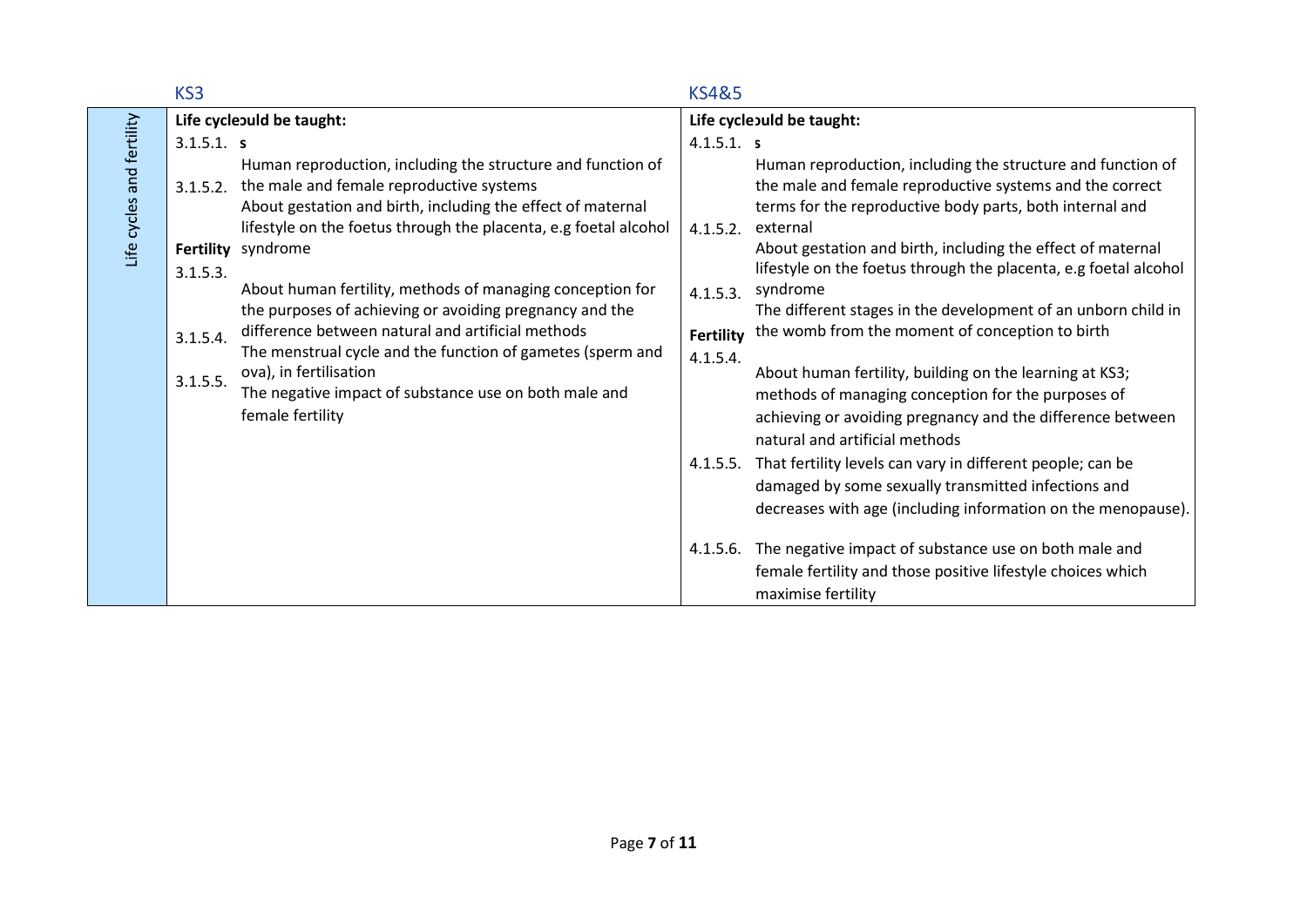# Theme 2: Created to love others

|          | KS <sub>3</sub>                                                                                                                      | <b>KS4&amp;5</b>                                                                                                                                                                                |
|----------|--------------------------------------------------------------------------------------------------------------------------------------|-------------------------------------------------------------------------------------------------------------------------------------------------------------------------------------------------|
|          | In a Catholic school, pupils are growing to be:                                                                                      | In a Catholic school, pupils are growing to be:                                                                                                                                                 |
| virtue   | 3.2.1.1. Loyal, able to develop and sustain friendships<br>3.2.1.2. Compassionate, able to empathise with the                        | 4.2.1.1. Loyal, able to develop and sustain friendships and the habits of<br>commitment and compassion which make this possible                                                                 |
| Educatio | suffering of others and the generosity to help<br>others in trouble<br>3.2.1.3. Respectful, able to identify other people's personal | 4.2.1.2. Compassionate, able to empathise with the suffering of others and the<br>generosity to help others in trouble, recognizing the importance of self-<br>sacrificing love in this context |
|          | space and respect the ways in which they are<br>different                                                                            | 4.2.1.3. Respectful, able to identify other people's personal space and respect<br>the ways in which they are different, valuing difference and diversity                                       |
|          | 3.2.1.4. Forgiving, developing the skills to allow<br>reconciliation in relationships                                                | 4.2.1.4. Forgiving, developing the skills to allow reconciliation in relationships,<br>including the ability to sincerely ask for and to offer forgiveness                                      |
|          | 3.2.1.5. Courteous in their dealings with friends and<br>strangers                                                                   | 4.2.1.5. Courteous in their dealings with friends and strangers, sensitive to the<br>different ways courtesy is demonstrated in different contexts                                              |
|          | 3.2.1.6. Honest, committed to living truthfully and with                                                                             | 4.2.1.6. Aware of the importance of honesty and integrity in all forms of                                                                                                                       |
|          | integrity                                                                                                                            | communication                                                                                                                                                                                   |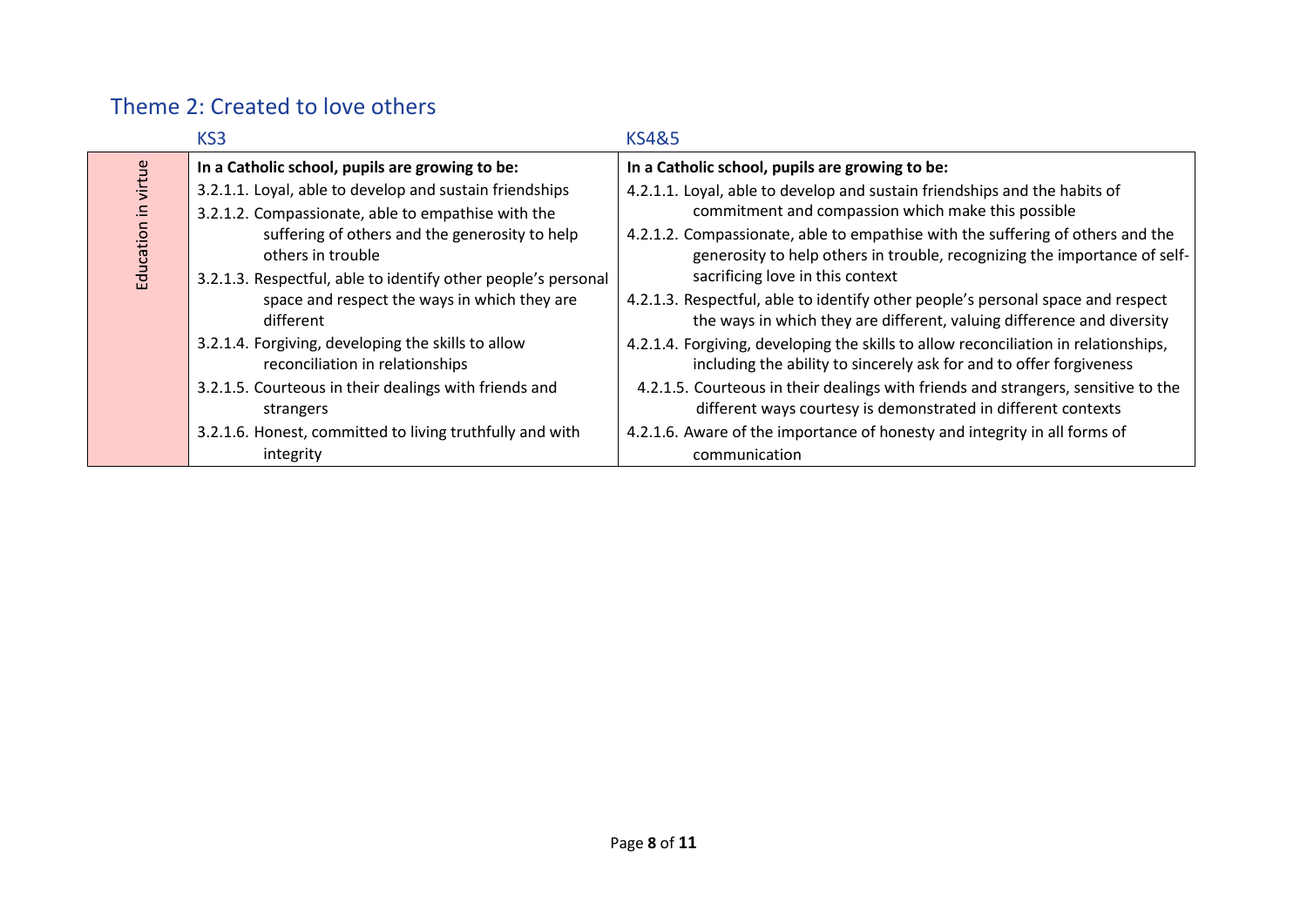|                                                                                                 | <b>Pupils should be taught:</b>                                                                                                                                                                                                                                                                                                                                                                                                                                                                                                                                                                                                                                                                          | <b>Pupils should be taught:</b>                                                                                                                                                                                                                                                                                                                                                                                                                                                                                                                                                                                                                                                                                                                                                                                                                                                                                                                                          |
|-------------------------------------------------------------------------------------------------|----------------------------------------------------------------------------------------------------------------------------------------------------------------------------------------------------------------------------------------------------------------------------------------------------------------------------------------------------------------------------------------------------------------------------------------------------------------------------------------------------------------------------------------------------------------------------------------------------------------------------------------------------------------------------------------------------------|--------------------------------------------------------------------------------------------------------------------------------------------------------------------------------------------------------------------------------------------------------------------------------------------------------------------------------------------------------------------------------------------------------------------------------------------------------------------------------------------------------------------------------------------------------------------------------------------------------------------------------------------------------------------------------------------------------------------------------------------------------------------------------------------------------------------------------------------------------------------------------------------------------------------------------------------------------------------------|
| n relationships:<br>loving others<br>human<br>$\overline{\sigma}$<br>understanding<br>Religious | 3.2.2.1. The nature of sacramental marriage and the<br>importance of marriage as the foundation of<br>society and its role in the domestic Church<br>3.2.2.2. The role of marriage as the basis of family life and<br>its importance to the bringing up of children<br>3.2.2.3. To recognise the spiritual context of the family as a<br>community where members can grow in faith,<br>hope and love<br>3.2.2.4. How to express love and care for others through<br>acts of charity<br>3.2.2.5. How to discuss religious faith and personal beliefs<br>with others<br>3.2.2.6. To recognise the importance of forgiveness in<br>relationships and know something about Jesus'<br>teaching on forgiveness | 4.2.2.1. To understand what the Church teaches about marriage, and when it is a<br>sacrament and the distinction between separation, divorce and nullity<br>4.2.2.2. The role of marriage as the basis of family life and its importance to the<br>bringing up of children, including an understanding of how the Church<br>supports family life<br>4.2.2.3. Know and understand what human and divine attributes, virtues and<br>skills are required to sustain a happy, authentic marriage which is life<br>long and life giving<br>4.2.2.4. To recognise their responsibilities towards others, and the human<br>dignity of others in God's eyes<br>4.2.2.5. To be able to discuss faith and personal belief sensitively, demonstrating<br>mutual respect<br>4.2.2.6. To understand the importance of self-giving love and forgiveness in a<br>relationship<br>4.2.2.7. About the sanctity of life, and the significance of this concept in debates<br>about abortion |
|                                                                                                 |                                                                                                                                                                                                                                                                                                                                                                                                                                                                                                                                                                                                                                                                                                          |                                                                                                                                                                                                                                                                                                                                                                                                                                                                                                                                                                                                                                                                                                                                                                                                                                                                                                                                                                          |

KS3 KS4&5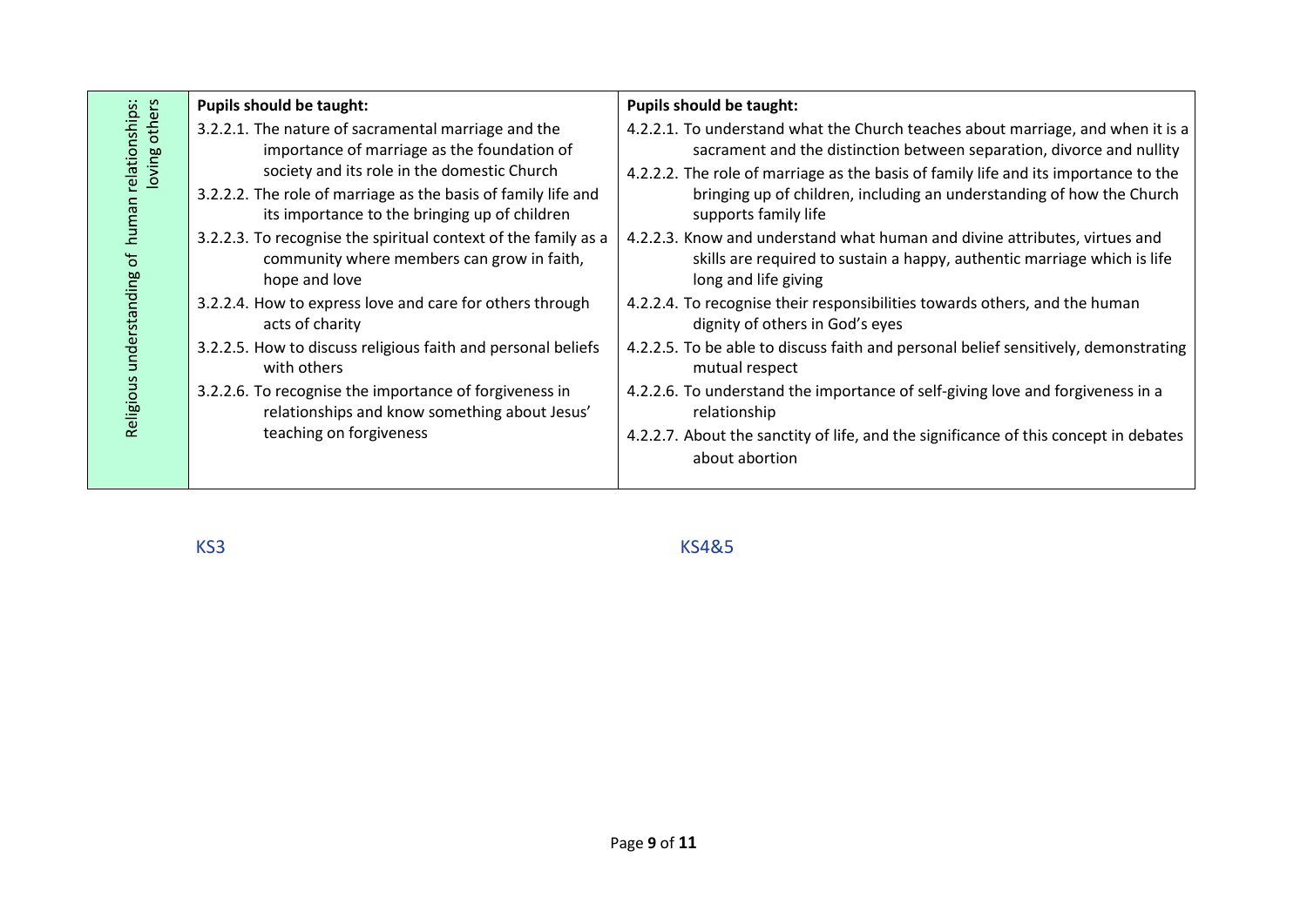| <b>Pupils should be taught:</b>                                                                                                                                                                                                                                                                                                                                                                                                                                                                                                                                                                                                                                                                                                                                                                                                                                                                                                                                                                                                                                                                                                                                                                                                                                                                                                    | <b>Pupils should be taught:</b>                                                                                                                                                                                                                                                                                                                                                                                                                                                                                                                                                                                                                                                                                                                                                                                                                                                                                                                                                                                                                                                                                            |
|------------------------------------------------------------------------------------------------------------------------------------------------------------------------------------------------------------------------------------------------------------------------------------------------------------------------------------------------------------------------------------------------------------------------------------------------------------------------------------------------------------------------------------------------------------------------------------------------------------------------------------------------------------------------------------------------------------------------------------------------------------------------------------------------------------------------------------------------------------------------------------------------------------------------------------------------------------------------------------------------------------------------------------------------------------------------------------------------------------------------------------------------------------------------------------------------------------------------------------------------------------------------------------------------------------------------------------|----------------------------------------------------------------------------------------------------------------------------------------------------------------------------------------------------------------------------------------------------------------------------------------------------------------------------------------------------------------------------------------------------------------------------------------------------------------------------------------------------------------------------------------------------------------------------------------------------------------------------------------------------------------------------------------------------------------------------------------------------------------------------------------------------------------------------------------------------------------------------------------------------------------------------------------------------------------------------------------------------------------------------------------------------------------------------------------------------------------------------|
| 3.2.3.1. About discrimination, prejudice and bullying and how to<br>respond, including responsibilities towards those who are                                                                                                                                                                                                                                                                                                                                                                                                                                                                                                                                                                                                                                                                                                                                                                                                                                                                                                                                                                                                                                                                                                                                                                                                      | 4.2.3.1. To evaluate the extent to which their self-confidence and<br>selfesteem are affected by the judgments of others                                                                                                                                                                                                                                                                                                                                                                                                                                                                                                                                                                                                                                                                                                                                                                                                                                                                                                                                                                                                   |
| of the Equality Act 2010, Part 2, Chapter 1, sections 4-12)                                                                                                                                                                                                                                                                                                                                                                                                                                                                                                                                                                                                                                                                                                                                                                                                                                                                                                                                                                                                                                                                                                                                                                                                                                                                        | 4.2.3.2. The characteristics and benefits of positive, strong, supportive,<br>equal relationships                                                                                                                                                                                                                                                                                                                                                                                                                                                                                                                                                                                                                                                                                                                                                                                                                                                                                                                                                                                                                          |
| experiencing these things (See protected characteristics<br>3.2.3.2. The features of positive and stable relationships and the<br>virtues needed to sustain them (e.g. trust, mutual respect,<br>honesty) in a wide variety of contexts, including family,<br>class, friendships, intimate relationships etc.<br>3.2.3.3. That relationships can cause strong feelings and emotions<br>(including sexual attraction) and methods for managing<br>these<br>3.2.3.4. The nature and importance of friendship as the basis of a<br>loving, sexual relationship<br>3.2.3.5. That someone else's expectations in a relationship may be<br>different to yours and strategies for negotiating possible<br>differences.<br>3.2.3.6. The nature and importance of marriage; the distinctions<br>between marriage in Church teaching, including<br>sacramental marriage, civil marriage, civil partnerships<br>and other stable, long-term relationships.<br>3.2.3.7. The roles, rights and responsibilities of parents, carers and<br>children in families and that those families can be varied<br>and complex<br>3.2.3.8. Understand that loving, supportive family relationships<br>provide the best environment for a child<br>3.2.3.9. That marriage is a commitment, entered into freely, never<br>forced through threat or coercion. | 4.2.3.3. To manage changes in personal relationships including the<br>ending of relationships<br>4.2.3.4. About harassment and how to manage this<br>4.2.3.5. To recognise when others are using manipulation, persuasion or<br>coercion (and when this is a criminal offence e.g. violent<br>behaviour) and how to respond<br>4.2.3.6. Parenting skills and qualities and their central importance to<br>family life (including the implications of young parenthood)<br>4.2.3.7. The nature and importance of marriage; the distinctions<br>between marriage in Church teaching, including sacramental<br>marriage, civil marriage, civil partnerships and other stable,<br>long-term relationships.<br>4.2.3.8. About the impact of domestic and relationship violence<br>(including sources of help and support)<br>4.2.3.9. The impact of separation, divorce and bereavement on<br>individuals and families and the need to adapt to changing<br>circumstances<br>4.2.3.10. About diversity in sexual attraction and developing sexuality,<br>including sources of support and reassurance and how to<br>access them |
| 3.2.3.10. Some people will choose to be celibate (unmarried) and<br>to refrain from sexual activity, e.g. single people, priests<br>and those in religious life                                                                                                                                                                                                                                                                                                                                                                                                                                                                                                                                                                                                                                                                                                                                                                                                                                                                                                                                                                                                                                                                                                                                                                    |                                                                                                                                                                                                                                                                                                                                                                                                                                                                                                                                                                                                                                                                                                                                                                                                                                                                                                                                                                                                                                                                                                                            |
|                                                                                                                                                                                                                                                                                                                                                                                                                                                                                                                                                                                                                                                                                                                                                                                                                                                                                                                                                                                                                                                                                                                                                                                                                                                                                                                                    |                                                                                                                                                                                                                                                                                                                                                                                                                                                                                                                                                                                                                                                                                                                                                                                                                                                                                                                                                                                                                                                                                                                            |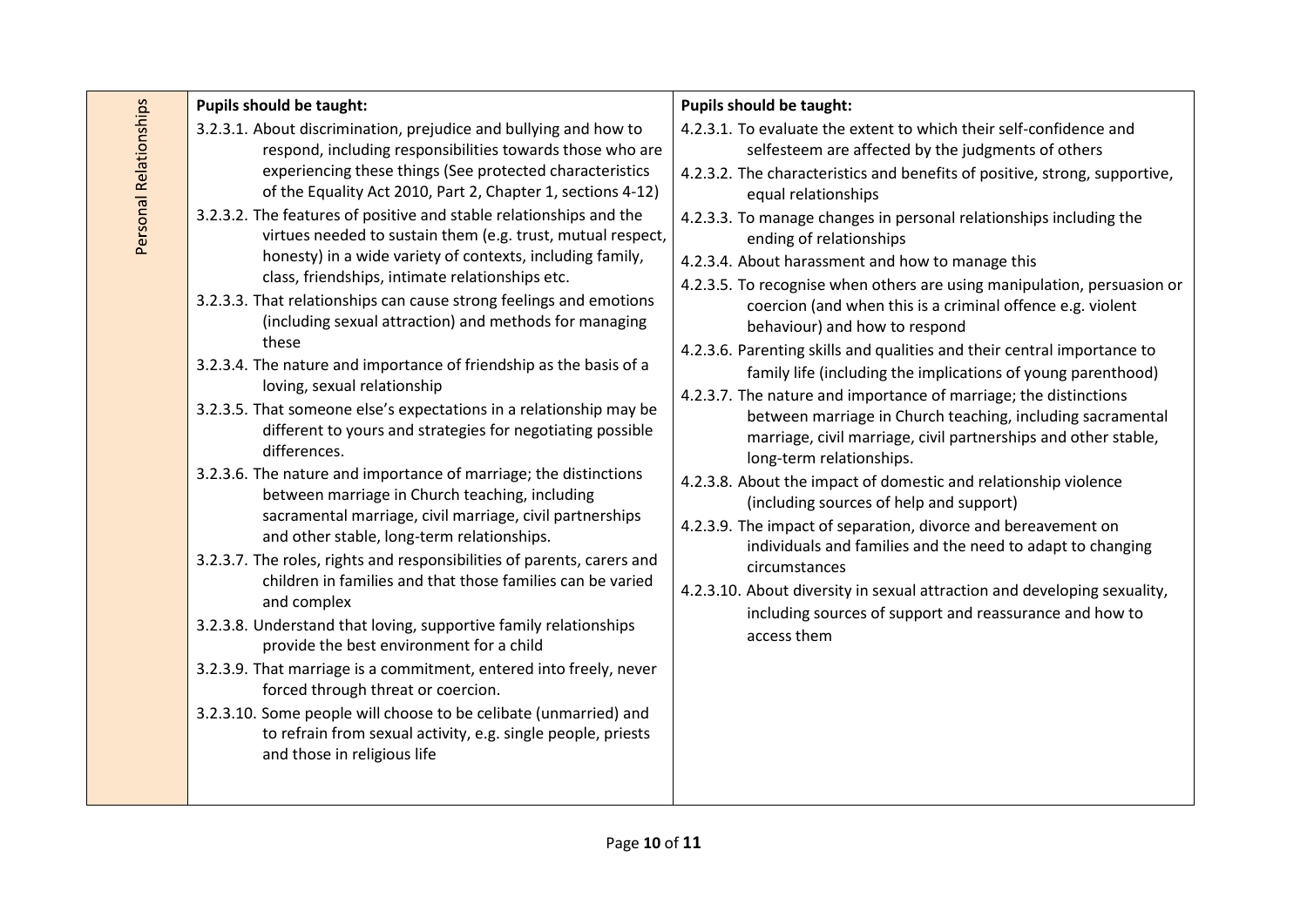| 3.2.3.11. There is diversity in sexual attraction and developing<br>sexuality, including sources of support and reassurance<br>and how to access them |  |
|-------------------------------------------------------------------------------------------------------------------------------------------------------|--|
|                                                                                                                                                       |  |
|                                                                                                                                                       |  |
|                                                                                                                                                       |  |
|                                                                                                                                                       |  |
|                                                                                                                                                       |  |
|                                                                                                                                                       |  |
|                                                                                                                                                       |  |
|                                                                                                                                                       |  |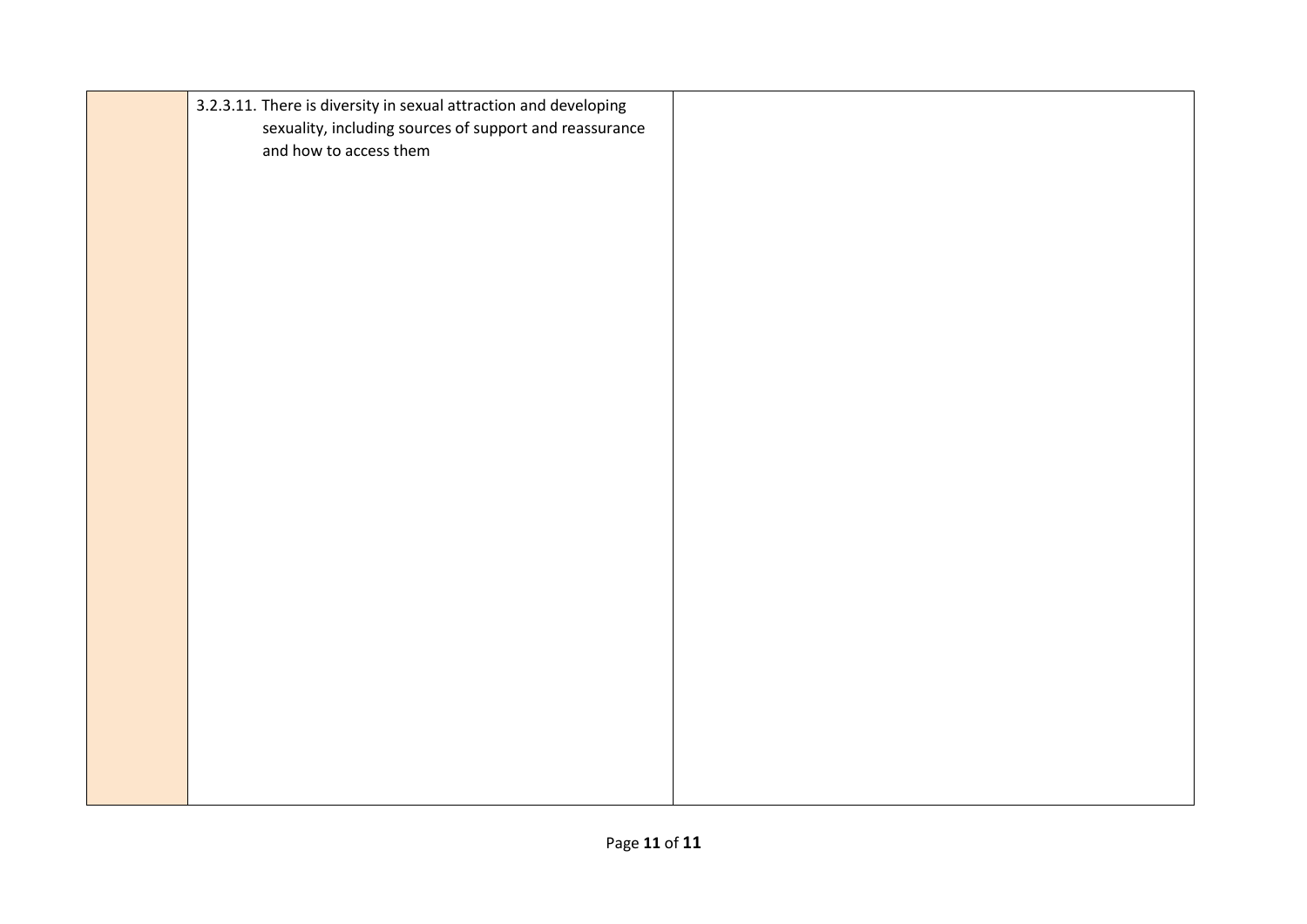|                                         | KS3                                                                                                                                                                                                                                                                                                                                                                                                                                                                                                                                                                                                                                                                                                                                                                                                                                                                                                                                                                                                                                                                                                                                                                                                                                                                                                                   | <b>KS4&amp;5</b>                                                                                                                                                                                                                                                                                                                                                                                                                                                                                                                                                                                                                                                                                                                                                                                                                                                                                                                                                                                                                                                                                                                                                                                                                                                                                                                                                                                                                                                                                                                                                                                                                                                                   |
|-----------------------------------------|-----------------------------------------------------------------------------------------------------------------------------------------------------------------------------------------------------------------------------------------------------------------------------------------------------------------------------------------------------------------------------------------------------------------------------------------------------------------------------------------------------------------------------------------------------------------------------------------------------------------------------------------------------------------------------------------------------------------------------------------------------------------------------------------------------------------------------------------------------------------------------------------------------------------------------------------------------------------------------------------------------------------------------------------------------------------------------------------------------------------------------------------------------------------------------------------------------------------------------------------------------------------------------------------------------------------------|------------------------------------------------------------------------------------------------------------------------------------------------------------------------------------------------------------------------------------------------------------------------------------------------------------------------------------------------------------------------------------------------------------------------------------------------------------------------------------------------------------------------------------------------------------------------------------------------------------------------------------------------------------------------------------------------------------------------------------------------------------------------------------------------------------------------------------------------------------------------------------------------------------------------------------------------------------------------------------------------------------------------------------------------------------------------------------------------------------------------------------------------------------------------------------------------------------------------------------------------------------------------------------------------------------------------------------------------------------------------------------------------------------------------------------------------------------------------------------------------------------------------------------------------------------------------------------------------------------------------------------------------------------------------------------|
|                                         | <b>Pupils should be taught:</b>                                                                                                                                                                                                                                                                                                                                                                                                                                                                                                                                                                                                                                                                                                                                                                                                                                                                                                                                                                                                                                                                                                                                                                                                                                                                                       | <b>Pupils should be taught:</b>                                                                                                                                                                                                                                                                                                                                                                                                                                                                                                                                                                                                                                                                                                                                                                                                                                                                                                                                                                                                                                                                                                                                                                                                                                                                                                                                                                                                                                                                                                                                                                                                                                                    |
|                                         | <b>Keeping safe</b>                                                                                                                                                                                                                                                                                                                                                                                                                                                                                                                                                                                                                                                                                                                                                                                                                                                                                                                                                                                                                                                                                                                                                                                                                                                                                                   | <b>Keeping safe</b>                                                                                                                                                                                                                                                                                                                                                                                                                                                                                                                                                                                                                                                                                                                                                                                                                                                                                                                                                                                                                                                                                                                                                                                                                                                                                                                                                                                                                                                                                                                                                                                                                                                                |
| Keeping safe and people who can help me | 3.2.4.1. They have autonomy and the right to protect their body<br>from inappropriate and unwanted contact<br>3.2.4.2. To identify the characteristics of unhealthy relationships<br>and where to get help<br>3.2.4.3. Consent is freely given and that being pressurised,<br>manipulated or coerced to agree to something is not<br>'consent'<br>3.2.4.4. The law in relation to consent, including the legal age of<br>consent for sexual activity, the legal definition of consent<br>and the responsibility in law for the seeker of consent to<br>ensure that consent has been given.<br>3.2.4.5. How to use technology safely, including social media and<br>consideration of their "digital footprint" and the law<br>regarding the sharing of images<br>3.2.4.6. That not all images, language and behaviour are<br>appropriate, including the negative effects of<br>pornography and the dangers of online exploitation<br>3.2.4.7. To recognise the impact that the use of substances (alcohol<br>and drugs) has on the ability to make good and healthy<br>decisions<br>People who can help me<br>3.2.4.8. There are a number of different people and appropriate<br>organisations they can go to for help in different<br>situations and should be provided with information about<br>how to contact them | 4.2.4.1. An awareness of exploitation, bullying and harassment in<br>relationships (including the unique challenges posed by online<br>bullying and the unacceptability of physical, emotional, sexual<br>abuse in all types of teenage relationships, including in group<br>settings such as gangs) and how to respond<br>4.2.4.2. The concept of consent in relevant, age-appropriate contexts<br>building on Key Stage 3, how to seek consent and to respect<br>others' rights, to give, not give or withdraw consent<br>4.2.4.3. The risks and consequences of legal and illegal substance use<br>including their ability to make good decisions in relation to<br>sexual relationships<br>4.2.4.4. To understand the pernicious influence of gender double<br>standards and victim-blaming<br>4.2.4.5. To understand the consequences of unintended pregnancy and<br>of teenage parenthood (in the context of learning about<br>parenting skills and qualities and their importance to family<br>life) and the options available.<br>4.2.4.6. About abortion, including the current legal position, the risks<br>associated with it, the Church's position and other beliefs and<br>opinions about it<br>People who can help me<br>4.2.4.7. About statutory and voluntary organisations that support<br>relationships experiencing difficulties or in crisis, such as<br>relationship breakdown, separation, divorce, or bereavement<br>4.2.4.8. The importance of the school, the parish and other Catholic<br>voluntary organisations in providing help and advice for young<br>people<br>4.2.4.9. Where and how to obtain sexual health information, advice and<br>support |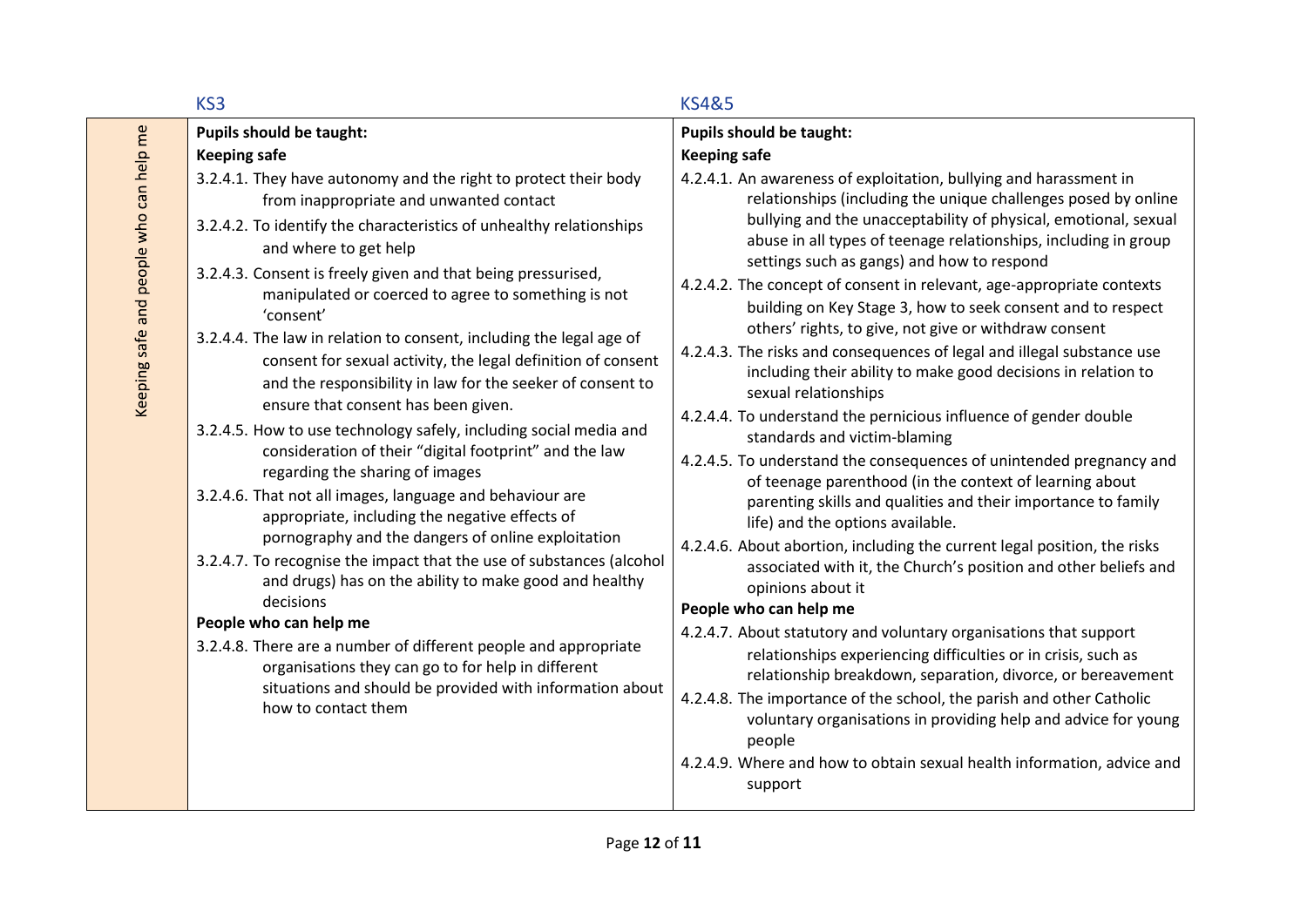|  | 4.2.4.10. About who to talk to for accurate, advice and support in the<br>event of unintended pregnancy |
|--|---------------------------------------------------------------------------------------------------------|
|  |                                                                                                         |
|  |                                                                                                         |
|  |                                                                                                         |
|  |                                                                                                         |
|  |                                                                                                         |
|  |                                                                                                         |
|  |                                                                                                         |
|  |                                                                                                         |
|  |                                                                                                         |
|  |                                                                                                         |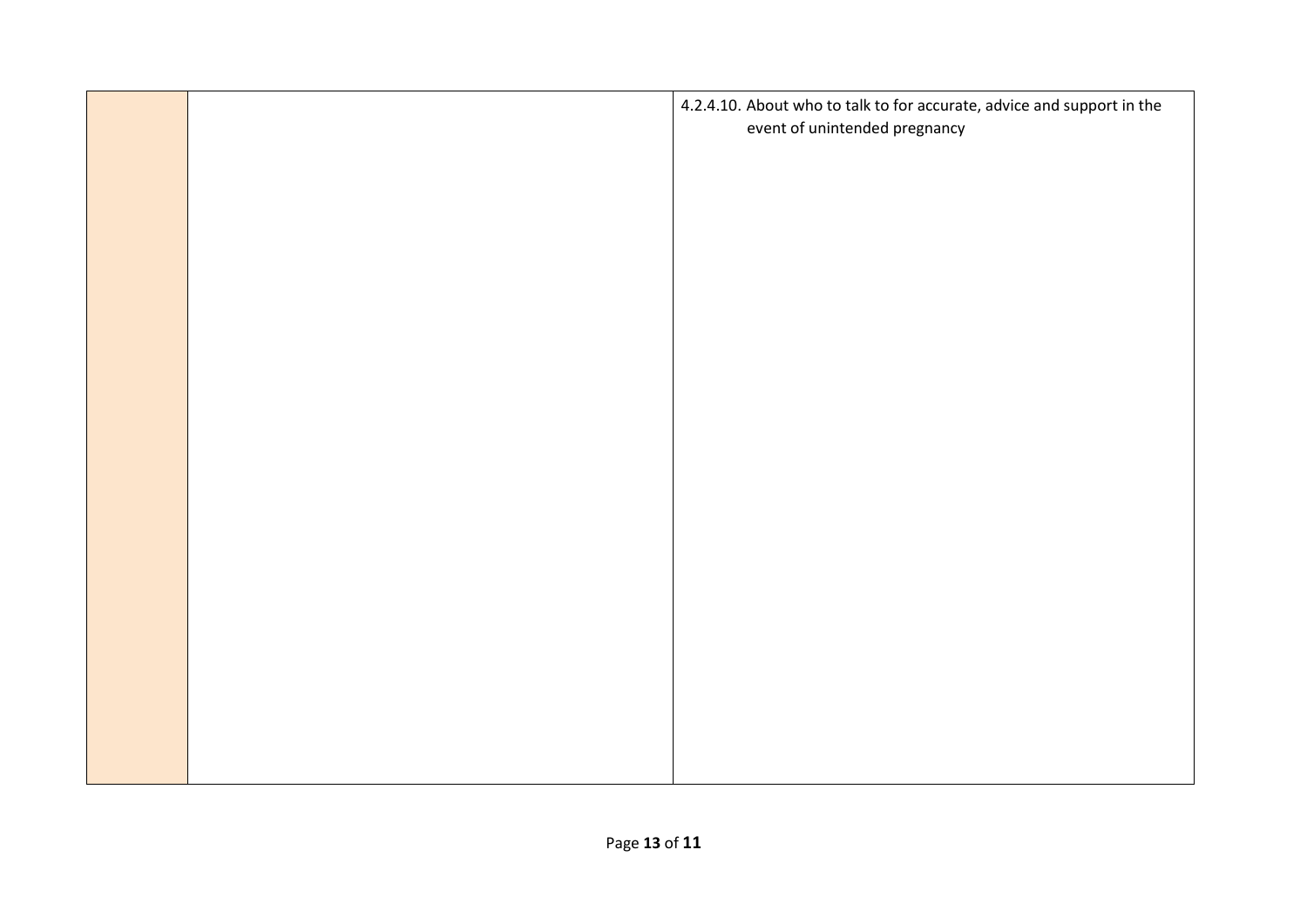# Theme 3: Created to live in community (local, national and global)

|                                                                            | KS <sub>3</sub>                                                                                                                                                                                                                                                                                                                                                                                   | <b>KS4&amp;5</b>                                                                                                                                                                                                                                                                                                                                                                                                                                                                                                                                                                                                                                                                    |
|----------------------------------------------------------------------------|---------------------------------------------------------------------------------------------------------------------------------------------------------------------------------------------------------------------------------------------------------------------------------------------------------------------------------------------------------------------------------------------------|-------------------------------------------------------------------------------------------------------------------------------------------------------------------------------------------------------------------------------------------------------------------------------------------------------------------------------------------------------------------------------------------------------------------------------------------------------------------------------------------------------------------------------------------------------------------------------------------------------------------------------------------------------------------------------------|
| Education in virtue                                                        | In a Catholic school, pupils are growing to be:<br>3.3.1.1. Just, understanding the impact of their actions locally,<br>nationally and globally<br>3.3.1.2. Self-giving, able to put aside their own wants in order<br>to serve others locally, nationally and globally<br>3.3.1.3. Prophetic in their ability to identify injustice and speak<br>out against it locally, nationally and globally | In a Catholic school, pupils are growing to be:<br>4.3.1.1. Just, understanding the impact of their actions locally, nationally<br>and globally, including the knowledge and understanding to<br>ensure that such judgements are well-informed<br>4.3.1.2. Self-giving, able to put aside their own wants in order to serve<br>others locally, nationally and globally, including a recognition of<br>the importance of service as the purpose of human life<br>4.3.1.3. Prophetic in their ability to identify injustice and speak out against<br>it locally, nationally and globally, including the recognition of the<br>necessity to accept the unpopularity this often entails |
| of the importance of<br>communities<br>understanding<br>human<br>Religious | <b>Pupils should be taught:</b><br>3.3.2.1. To discuss moral questions in a balanced and well<br>informed way<br>3.3.2.2. Understand the features of the home, school and<br>parish and how each work for the good of all                                                                                                                                                                         | <b>Pupils should be taught:</b><br>4.3.2.1. To debate moral questions in a way which is well informed,<br>nuanced and sensitive, taking into account the teaching of the<br>Catholic Church in the relevant areas<br>4.3.2.2. The main principles of Catholic Social Teaching and how these<br>relate to our relationship to each other and to creation                                                                                                                                                                                                                                                                                                                             |
|                                                                            | KS <sub>3</sub>                                                                                                                                                                                                                                                                                                                                                                                   | <b>KS4&amp;5</b>                                                                                                                                                                                                                                                                                                                                                                                                                                                                                                                                                                                                                                                                    |